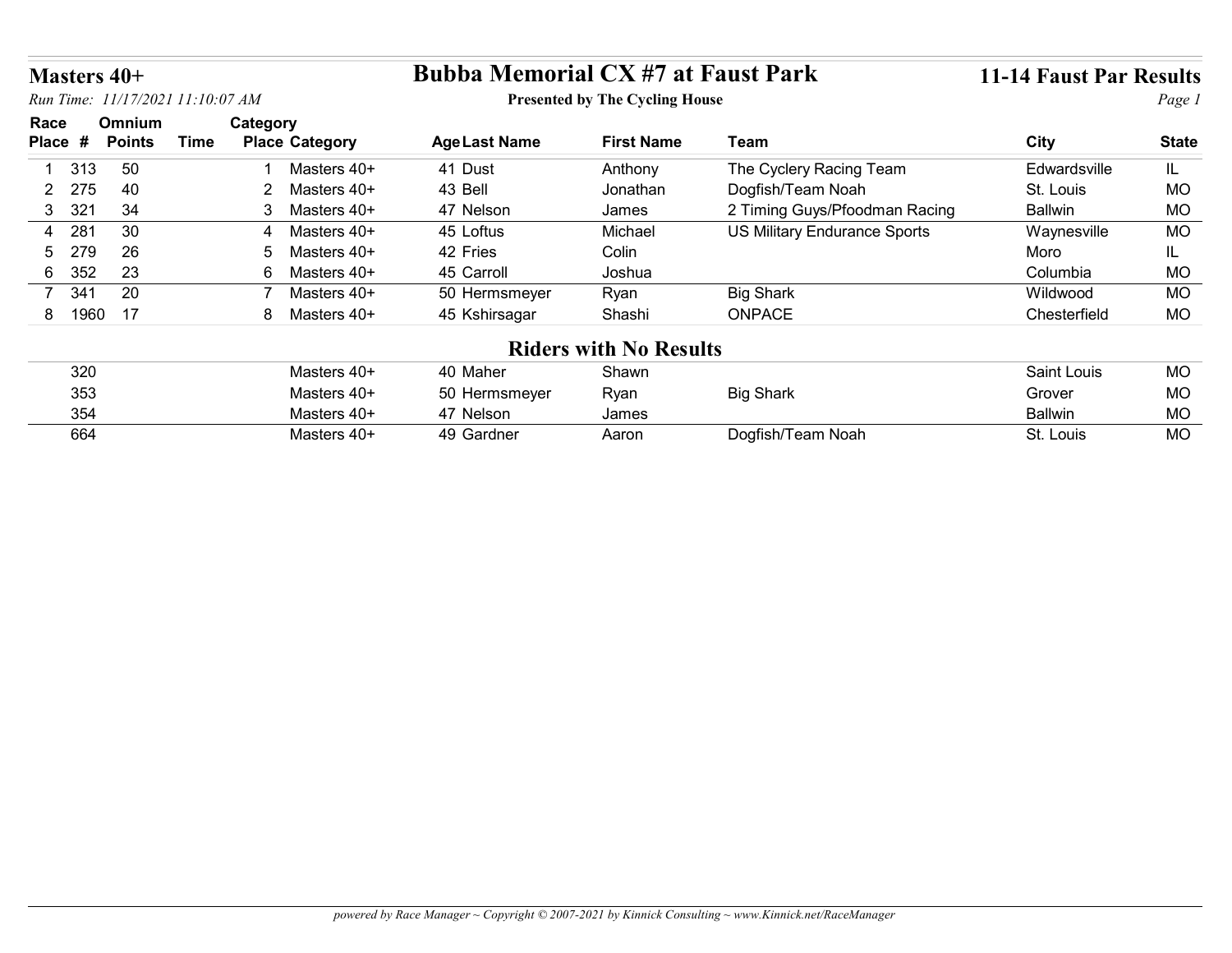|                                                                                                                                               | <b>Bubba Memorial CX #7 at Faust Park</b><br><b>Presented by The Cycling House</b><br>Omnium<br>Category            |
|-----------------------------------------------------------------------------------------------------------------------------------------------|---------------------------------------------------------------------------------------------------------------------|
|                                                                                                                                               | <b>Masters 40+ Women</b><br>Race                                                                                    |
|                                                                                                                                               | <b>11-14 Faust Par Results</b><br>Page 1                                                                            |
|                                                                                                                                               |                                                                                                                     |
|                                                                                                                                               |                                                                                                                     |
|                                                                                                                                               |                                                                                                                     |
|                                                                                                                                               |                                                                                                                     |
|                                                                                                                                               |                                                                                                                     |
|                                                                                                                                               |                                                                                                                     |
|                                                                                                                                               |                                                                                                                     |
|                                                                                                                                               |                                                                                                                     |
|                                                                                                                                               |                                                                                                                     |
|                                                                                                                                               |                                                                                                                     |
| Run Time: 11/17/2021 11:10:07 AM                                                                                                              |                                                                                                                     |
|                                                                                                                                               |                                                                                                                     |
|                                                                                                                                               |                                                                                                                     |
| City<br><b>Place Category</b><br>Team<br><b>Points</b><br><b>Time</b><br><b>Age Last Name</b><br><b>First Name</b><br><b>State</b><br>Place # | 50<br>59 Dattilo<br>Pastaria - Big Shark Racing<br>1 302<br>Masters 40+<br>St. Louis<br><b>MO</b><br>Lisa kay<br>-1 |
|                                                                                                                                               |                                                                                                                     |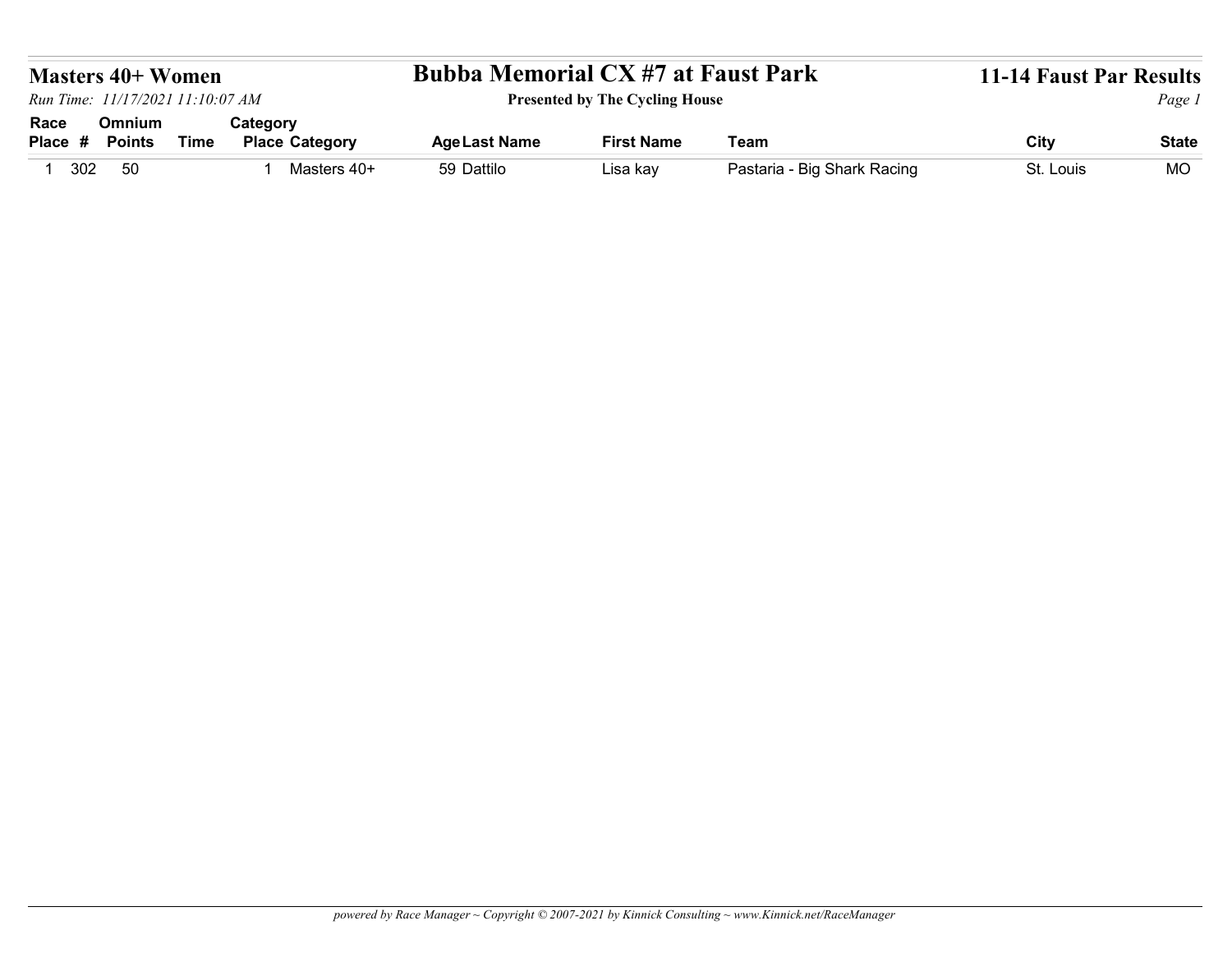|                        | Masters 50+                      |             |                 |                       | <b>Bubba Memorial CX #7 at Faust Park</b> |                                       |                                     | <b>11-14 Faust Par Results</b> |              |
|------------------------|----------------------------------|-------------|-----------------|-----------------------|-------------------------------------------|---------------------------------------|-------------------------------------|--------------------------------|--------------|
|                        | Run Time: 11/17/2021 11:10:07 AM |             |                 |                       |                                           | <b>Presented by The Cycling House</b> |                                     |                                | Page 1       |
| Race                   | Omnium<br><b>Points</b>          | <b>Time</b> | Category        | <b>Place Category</b> | <b>Age Last Name</b>                      | <b>First Name</b>                     | Team                                | <b>City</b>                    | <b>State</b> |
| Place #                |                                  |             |                 | Masters 50+           | 52 Bobelak                                | Michael                               | <b>Quantum Racing Development</b>   | St. Louis                      | <b>MO</b>    |
| 288<br>-1              | 50                               |             | -1              |                       |                                           |                                       |                                     |                                |              |
| 355<br>$\overline{2}$  | 40                               |             |                 | 2 Masters 50+         | 59 bratton                                | darrell                               |                                     | Quincy                         | IL.          |
| 3 340                  | 34                               |             |                 | 3 Masters 50+         | 52 Westerbeck                             | <b>Brett</b>                          | The Cannonball-Hub Racing Team      | St. Louis                      | MO           |
| 4 317                  | 30                               |             | 4               | Masters 50+           | 52 Phillips                               | Timothy                               | <b>US Military Endurance Sports</b> | Saint Louis                    | <b>MO</b>    |
| 307<br>5               | 26                               |             | $5\overline{)}$ | Masters 50+           | 57 Young                                  | Dan                                   | Pastaria - Big Shark Racing Team    | Saint Louis                    | <b>MO</b>    |
| 300<br>$6\overline{6}$ | 23                               |             |                 | 6 Masters 50+         | 56 Klages                                 | James                                 | Pastaria - Big Shark Racing         | St Louis                       | <b>MO</b>    |
| 7 278                  | 20                               |             | $\overline{7}$  | Masters 50+           | 52 Craig                                  | Jim                                   |                                     | Clayton                        | <b>MO</b>    |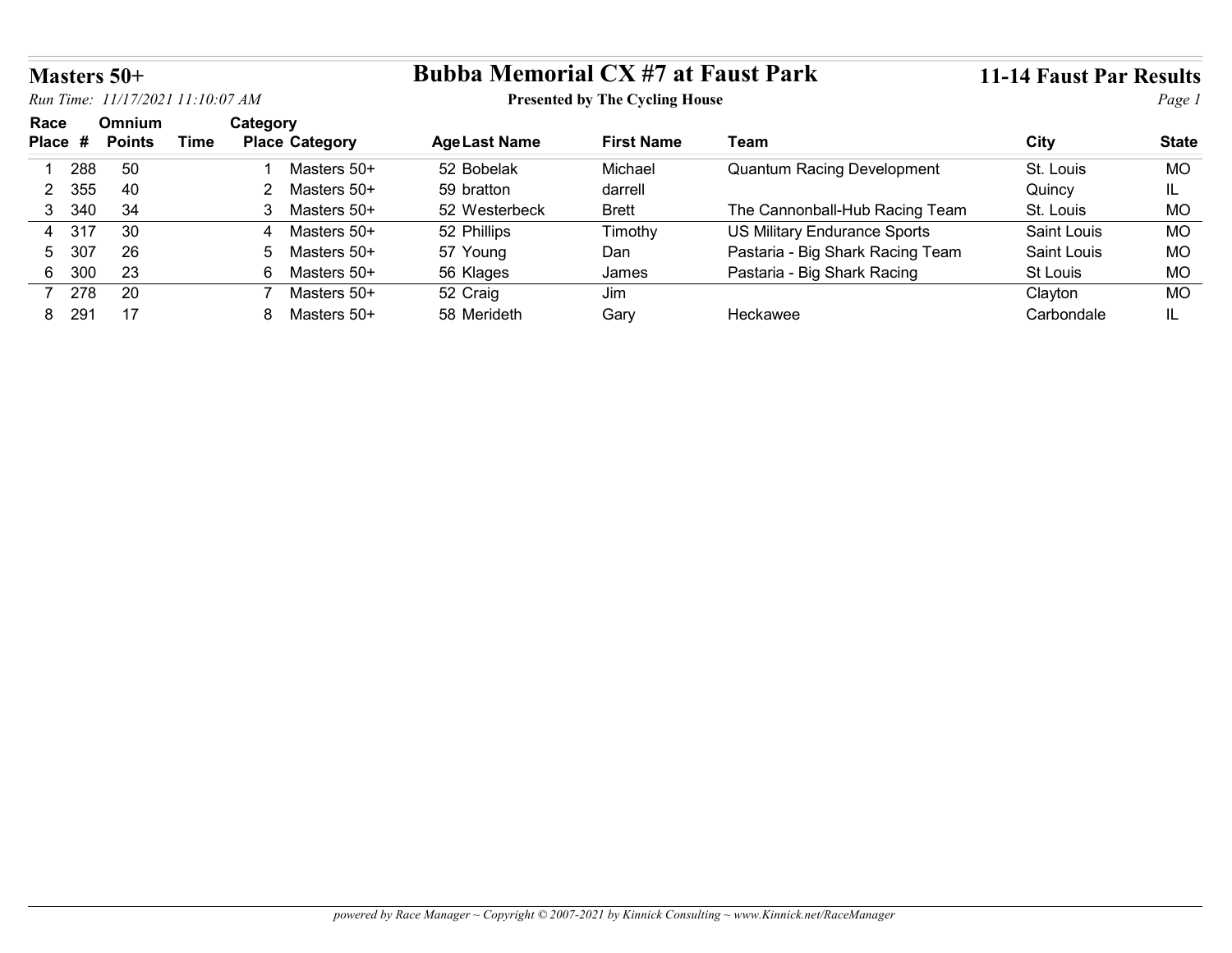| Masters 60+   |                                |                                                             |                               |                           |                                                                                                            |                                |
|---------------|--------------------------------|-------------------------------------------------------------|-------------------------------|---------------------------|------------------------------------------------------------------------------------------------------------|--------------------------------|
|               |                                |                                                             |                               |                           |                                                                                                            | Page 1                         |
| <b>Points</b> | <b>Place Category</b>          | <b>Age Last Name</b>                                        | <b>First Name</b>             | <b>Team</b>               | <b>City</b>                                                                                                | <b>State</b>                   |
| 50            | Masters 60+                    | 1 dyer                                                      |                               |                           | Alton                                                                                                      | IL.                            |
| 40            | Masters 60+<br>$\overline{2}$  | 63 McCann                                                   | <b>Terry</b>                  | Pastaria Big Shark Racing | Manchester                                                                                                 | MO                             |
| 34            | 3<br>Masters 60+               | 63 Schwantner                                               | James                         | Pastaria/Big Shark        | St. Louis                                                                                                  | <b>MO</b>                      |
| 30            | Masters 60+<br>4               | 65 Farrell                                                  | Craig                         | Velo Force                |                                                                                                            | <b>MO</b>                      |
| 26            | Masters 60+<br>5               | 63 Braet                                                    | Dana                          | Velo Force                | Saint Louis                                                                                                | <b>MO</b>                      |
| 23            | $6\overline{6}$<br>Masters 60+ | 69 McAllister                                               | Tim                           | Pastaria-Big Shark        | Chesterfield                                                                                               | MO                             |
|               | $\overline{7}$<br>Masters 60+  | 61 Roberts                                                  | Dennis                        |                           | Wildwood                                                                                                   | <b>MO</b>                      |
| 17            | Masters 60+<br>8               | 66 Reimbold                                                 | John                          |                           | Carbondale                                                                                                 | IL.                            |
| 14            | 9 Masters 60+                  | 63 Freilich                                                 | Ronald                        |                           | Jonesburg                                                                                                  | <b>MO</b>                      |
|               |                                |                                                             | <b>Riders with No Results</b> |                           |                                                                                                            |                                |
|               |                                |                                                             |                               |                           |                                                                                                            |                                |
|               | Masters 60+                    | 61 Gausnell                                                 | Seth                          |                           | St. Louis                                                                                                  | MO                             |
|               | Omnium<br>20                   | Run Time: 11/17/2021 11:10:07 AM<br>Category<br><b>Time</b> |                               | gary                      | <b>Bubba Memorial CX #7 at Faust Park</b><br><b>Presented by The Cycling House</b><br>Christiancycling.com | <b>11-14 Faust Par Results</b> |

| $\sim$<br>J 14 | $\sim$<br>- 00 | Gausnell               | Seth | Louis<br>JL. | <b>MC</b> |
|----------------|----------------|------------------------|------|--------------|-----------|
| 318            | . U U          | 65<br>$\sim$<br>Clervi | Αn   | ∙uiton       | <b>MC</b> |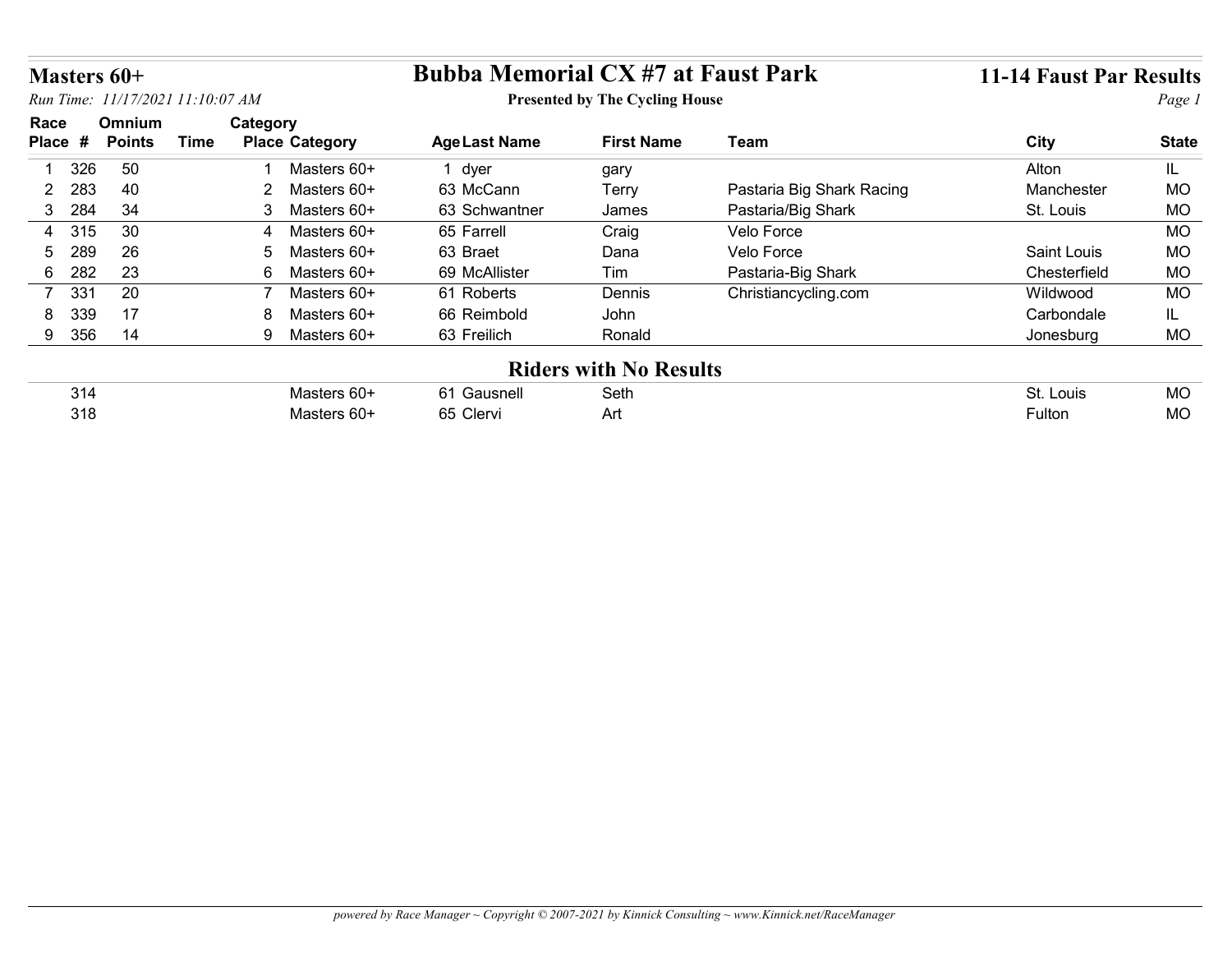| <b>Bubba Memorial CX #7 at Faust Park</b><br><b>Singlespeed</b><br>Run Time: 11/17/2021 11:10:07 AM<br><b>Presented by The Cycling House</b><br>Category<br>Omnium<br>Race<br><b>Time</b><br><b>Place Category</b><br><b>Age Last Name</b><br><b>First Name</b><br><b>Team</b><br>City<br>Place #<br><b>Points</b><br>50<br>Single Speed<br>29 Kukla<br><b>Brian</b><br>280<br>Columbia<br>2 Single Speed<br>Rockwell / Rise Above<br>301<br>40<br>42 Ogilvie<br>St. Louis<br>Scott<br>$\overline{2}$<br>34<br>3 Single Speed<br>3 298<br>Farver, Daddy Dangski, McNeil, PL, and<br>40 henry<br>St Louis<br>peat<br><b>Riders with No Results</b><br>Single Speed<br>329<br>50 cuddihee<br>Clayton<br>gregory<br>351 |  |              |          |     |           |             |              |
|----------------------------------------------------------------------------------------------------------------------------------------------------------------------------------------------------------------------------------------------------------------------------------------------------------------------------------------------------------------------------------------------------------------------------------------------------------------------------------------------------------------------------------------------------------------------------------------------------------------------------------------------------------------------------------------------------------------------|--|--------------|----------|-----|-----------|-------------|--------------|
| <b>11-14 Faust Par Results</b><br><b>MO</b><br><b>MO</b><br><b>MO</b><br><b>MO</b>                                                                                                                                                                                                                                                                                                                                                                                                                                                                                                                                                                                                                                   |  |              |          |     |           |             |              |
|                                                                                                                                                                                                                                                                                                                                                                                                                                                                                                                                                                                                                                                                                                                      |  |              |          |     |           |             |              |
|                                                                                                                                                                                                                                                                                                                                                                                                                                                                                                                                                                                                                                                                                                                      |  |              |          |     |           |             |              |
|                                                                                                                                                                                                                                                                                                                                                                                                                                                                                                                                                                                                                                                                                                                      |  |              |          |     |           |             |              |
|                                                                                                                                                                                                                                                                                                                                                                                                                                                                                                                                                                                                                                                                                                                      |  |              |          |     |           |             |              |
|                                                                                                                                                                                                                                                                                                                                                                                                                                                                                                                                                                                                                                                                                                                      |  |              |          |     |           |             |              |
|                                                                                                                                                                                                                                                                                                                                                                                                                                                                                                                                                                                                                                                                                                                      |  |              |          |     |           |             |              |
|                                                                                                                                                                                                                                                                                                                                                                                                                                                                                                                                                                                                                                                                                                                      |  |              |          |     |           |             |              |
|                                                                                                                                                                                                                                                                                                                                                                                                                                                                                                                                                                                                                                                                                                                      |  |              |          |     |           |             |              |
|                                                                                                                                                                                                                                                                                                                                                                                                                                                                                                                                                                                                                                                                                                                      |  |              |          |     |           |             |              |
|                                                                                                                                                                                                                                                                                                                                                                                                                                                                                                                                                                                                                                                                                                                      |  |              |          |     |           |             |              |
|                                                                                                                                                                                                                                                                                                                                                                                                                                                                                                                                                                                                                                                                                                                      |  |              |          |     |           |             | Page 1       |
|                                                                                                                                                                                                                                                                                                                                                                                                                                                                                                                                                                                                                                                                                                                      |  |              |          |     |           |             |              |
|                                                                                                                                                                                                                                                                                                                                                                                                                                                                                                                                                                                                                                                                                                                      |  |              |          |     |           |             |              |
|                                                                                                                                                                                                                                                                                                                                                                                                                                                                                                                                                                                                                                                                                                                      |  |              |          |     |           |             |              |
|                                                                                                                                                                                                                                                                                                                                                                                                                                                                                                                                                                                                                                                                                                                      |  |              |          |     |           |             |              |
|                                                                                                                                                                                                                                                                                                                                                                                                                                                                                                                                                                                                                                                                                                                      |  |              |          |     |           |             |              |
|                                                                                                                                                                                                                                                                                                                                                                                                                                                                                                                                                                                                                                                                                                                      |  |              |          |     |           |             |              |
|                                                                                                                                                                                                                                                                                                                                                                                                                                                                                                                                                                                                                                                                                                                      |  |              |          |     |           |             |              |
|                                                                                                                                                                                                                                                                                                                                                                                                                                                                                                                                                                                                                                                                                                                      |  | Single Speed | 42 Bruns | Dan | Ridefinds | Saint Louis | <b>MO</b>    |
|                                                                                                                                                                                                                                                                                                                                                                                                                                                                                                                                                                                                                                                                                                                      |  |              |          |     |           |             | <b>State</b> |
|                                                                                                                                                                                                                                                                                                                                                                                                                                                                                                                                                                                                                                                                                                                      |  |              |          |     |           |             |              |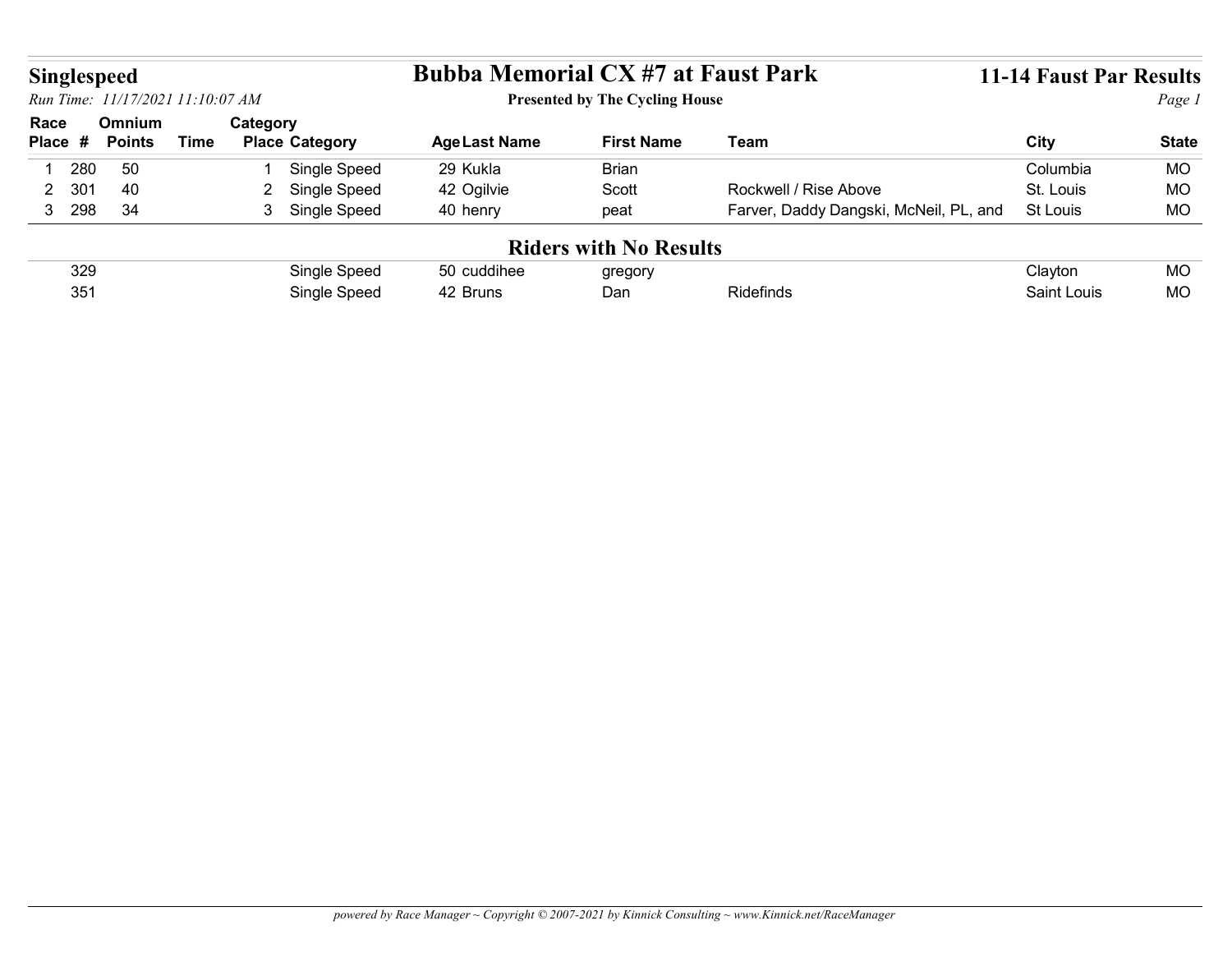|                                                            |                         |             |                                    | <b>Bubba Memorial CX #7 at Faust Park</b> |                                       |                  | <b>11-14 Faust Par Results</b> |              |
|------------------------------------------------------------|-------------------------|-------------|------------------------------------|-------------------------------------------|---------------------------------------|------------------|--------------------------------|--------------|
|                                                            |                         |             |                                    |                                           | <b>Presented by The Cycling House</b> |                  |                                | Page 1       |
| <b>Juniors</b><br>Run Time: 11/17/2021 11:10:07 AM<br>Race | Omnium<br><b>Points</b> | <b>Time</b> | Category<br><b>Place Category</b>  | <b>Age Last Name</b>                      | <b>First Name</b>                     | <b>Team</b>      | <b>City</b>                    | <b>State</b> |
| 412<br>-1                                                  | 50                      |             | Juniors Under 18                   | 14 Westerbeck                             | Carson                                | MidCoFlow        | <b>Saint Louis</b>             | <b>MO</b>    |
| 406<br>$\overline{2}$                                      | 40                      |             | Juniors Under 18<br>$\overline{2}$ | 17 Hefele                                 | Evan                                  |                  | Fenton                         | <b>MO</b>    |
| 408<br>3 <sup>7</sup>                                      | 34                      |             | 3 Juniors Under 18                 | 13 Hermsmeyer                             | Morgan                                | <b>Big Shark</b> | Wildwood                       | <b>MO</b>    |
| Place #                                                    |                         |             |                                    |                                           | <b>Riders with No Results</b>         |                  |                                |              |
| 409                                                        |                         |             | Juniors Under 18                   | 13 Hermsmeyer                             | Morgan                                |                  | Grover                         | <b>MO</b>    |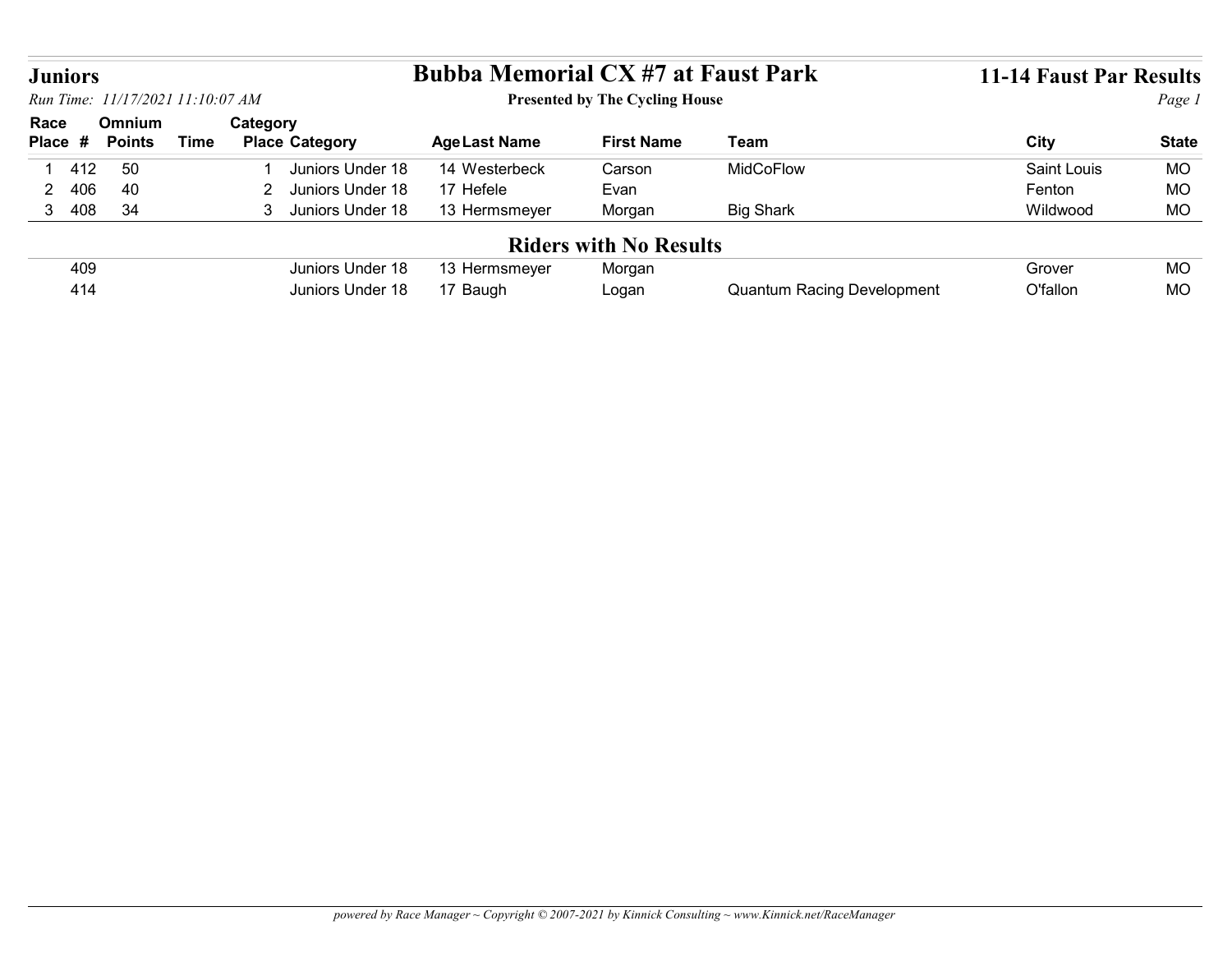|         |               |                                  |                                | <b>Bubba Memorial CX #7 at Faust Park</b> |                                       |                             | <b>11-14 Faust Par Results</b> |              |
|---------|---------------|----------------------------------|--------------------------------|-------------------------------------------|---------------------------------------|-----------------------------|--------------------------------|--------------|
| Women A |               | Run Time: 11/17/2021 11:10:07 AM |                                |                                           | <b>Presented by The Cycling House</b> |                             |                                | Page 1       |
| Race    | Omnium        |                                  | Category                       |                                           |                                       |                             |                                |              |
| Place # | <b>Points</b> | <b>Time</b>                      | <b>Place Category</b>          | <b>Age Last Name</b>                      | <b>First Name</b>                     | <b>Team</b>                 | City                           | <b>State</b> |
| 440     | 50            |                                  | Women A (Cat                   | 38 Mcclintock                             | Amy                                   | Pastaria - Big Shark Racing | St. Louis                      | <b>MO</b>    |
| 2 459   | 40            |                                  | 2 Women A (Cat                 | 28 Lessner                                | Emily                                 |                             | Columbia                       | MO           |
| 3 1910  | 34            |                                  | 3 Women A (Cat                 | 34 Vermann                                | Kate                                  |                             | St Louis                       | MO           |
| 4 437   | 30            |                                  | Women A (Cat<br>$\overline{4}$ | 55 Siegel                                 | <b>Britta</b>                         | Veloforce                   | St Louis                       | <b>MO</b>    |
| 5 452   | 26            |                                  | 5 Women A (Cat                 | 41 Wilger                                 | Jamie                                 |                             | St Louis                       | MO           |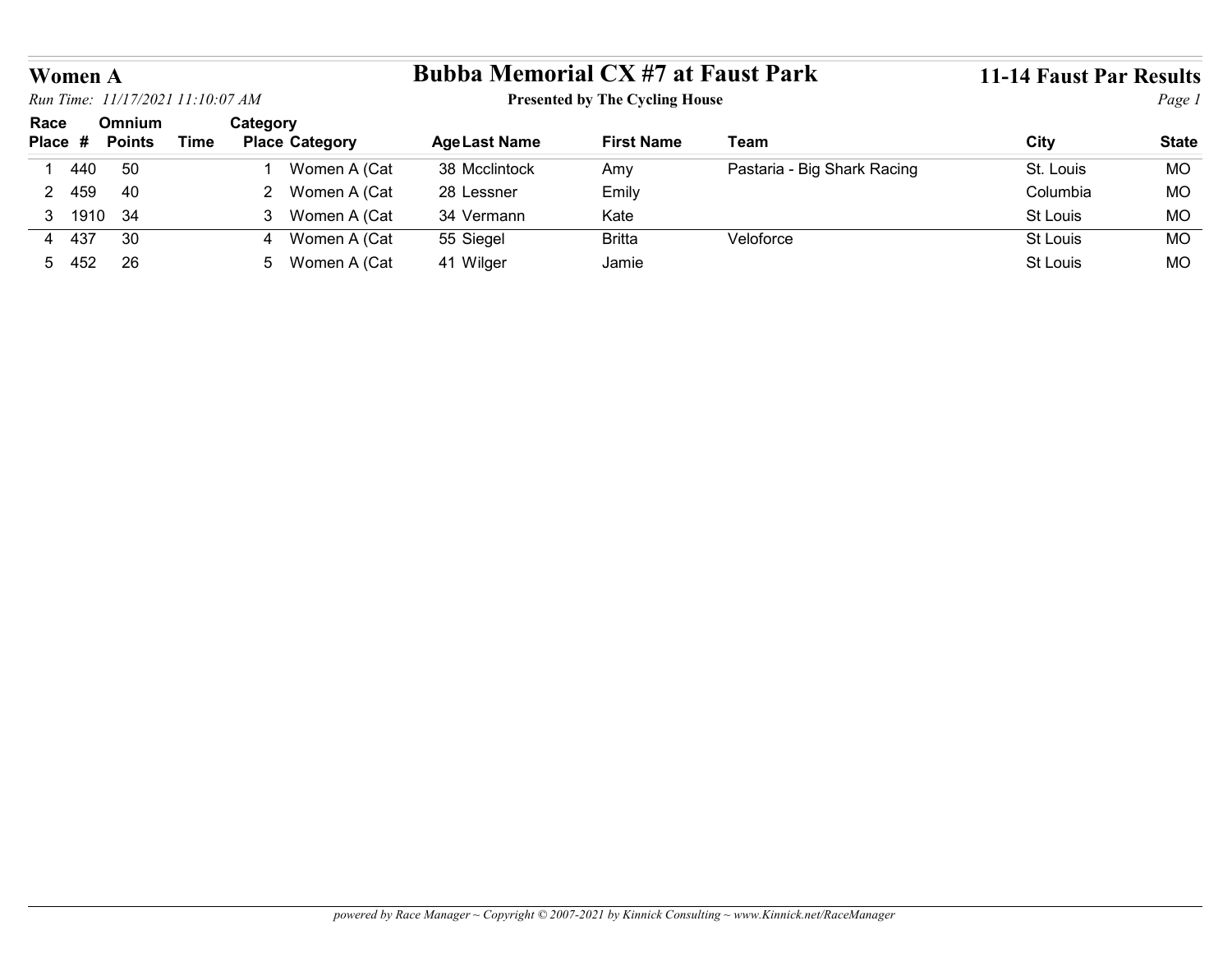| <b>Women B</b>       |      |                                  |             |                       | <b>Bubba Memorial CX #7 at Faust Park</b> |                                       |                                         | <b>11-14 Faust Par Results</b> |              |
|----------------------|------|----------------------------------|-------------|-----------------------|-------------------------------------------|---------------------------------------|-----------------------------------------|--------------------------------|--------------|
|                      |      | Run Time: 11/17/2021 11:10:07 AM |             |                       |                                           | <b>Presented by The Cycling House</b> |                                         |                                | Page 1       |
| Race                 |      | Omnium                           |             | Category              |                                           |                                       |                                         |                                |              |
| Place #              |      | <b>Points</b>                    | <b>Time</b> | <b>Place Category</b> | <b>Age Last Name</b>                      | <b>First Name</b>                     | <b>Team</b>                             | <b>City</b>                    | <b>State</b> |
| 447                  |      | 50                               |             | Women B (Cat          | 38 Cushard                                | Courtney                              | Rise Above Cycling p/b Rockwell Brewing | St. Louis                      | <b>MO</b>    |
| 2 2280               |      | 40                               |             | 2 Women B (Cat        | 22 Biundo                                 | Chloe                                 |                                         | St. Louis                      | <b>MO</b>    |
| 439<br>3             |      | 34                               |             | 3 Women B (Cat        | 26 Lin                                    | Katherine                             | Road Crew Coffee Racing                 | St. Louis                      | <b>MO</b>    |
| 4 451                |      | 30                               |             | Women B (Cat<br>4     | 33 Crumley                                | Mary                                  |                                         | St Louis                       | <b>MO</b>    |
| 462<br>5.            |      | 26                               |             | Women B (Cat<br>5     | 46 Clemens                                | Tonya                                 |                                         | St. Louis                      | <b>MO</b>    |
| 6 3050               |      | 23                               |             | 6 Women B (Cat        | 41 Lampe                                  | Amy                                   |                                         | St. Louis                      | <b>MO</b>    |
| 44 <sup>°</sup><br>7 |      | 20                               |             | 7<br>Women B (Cat     | 54 Bragg                                  | Stacy                                 | Pastaria - Big Shark Racing Team        | Saint Louis                    | <b>MO</b>    |
|                      | 1650 | 17                               |             | Women B (Cat<br>8     | 54 strahan                                | amy                                   | Pastaria Big Shark Racing               | Shrewsbury                     | <b>MO</b>    |
| 446<br>9             |      | 14                               |             | Women B (Cat<br>9     | 35 Cooper                                 | Olivia                                |                                         | Saint Louis                    | <b>MO</b>    |
| 10 3060              |      | 12                               |             | 10 Women B (Cat       | 39 Jones                                  | Cassie                                | Ride Finds/Barf-o-Rama/Flat Earth       | Saint Louis                    | <b>MO</b>    |
| 11 4070 10           |      |                                  |             | 11 Women B (Cat       | 16 mothershead                            | cozette                               | hub                                     | St Louis                       | MO           |
| 12 443               |      | 9                                |             | 12 Women B (Cat       | 35 Yanchilina                             | Anastasia                             | Pastaria - Big Shark Racing             | St. Louis                      | MO           |
| 13 453               |      | 8                                |             | 13 Women B (Cat       | 33 Wheeler                                | Audrey                                |                                         | O'Fallon                       | MO           |
| 14 449               |      | $\overline{7}$                   |             | 14 Women B (Cat       | 29 Ayres                                  | Chapelle                              |                                         | St. Louis                      | MO           |
| 15 455               |      | $6\phantom{1}6$                  |             | 15 Women B (Cat       | 34 Russell                                | Anna                                  |                                         | St. Louis                      | <b>MO</b>    |
|                      |      |                                  |             |                       |                                           | <b>Riders with No Results</b>         |                                         |                                |              |
|                      | 450  |                                  |             | Women B (Cat          | 27 Marshal Dungey                         | Michaela                              |                                         | Columbia                       | MO           |

## Riders with No Results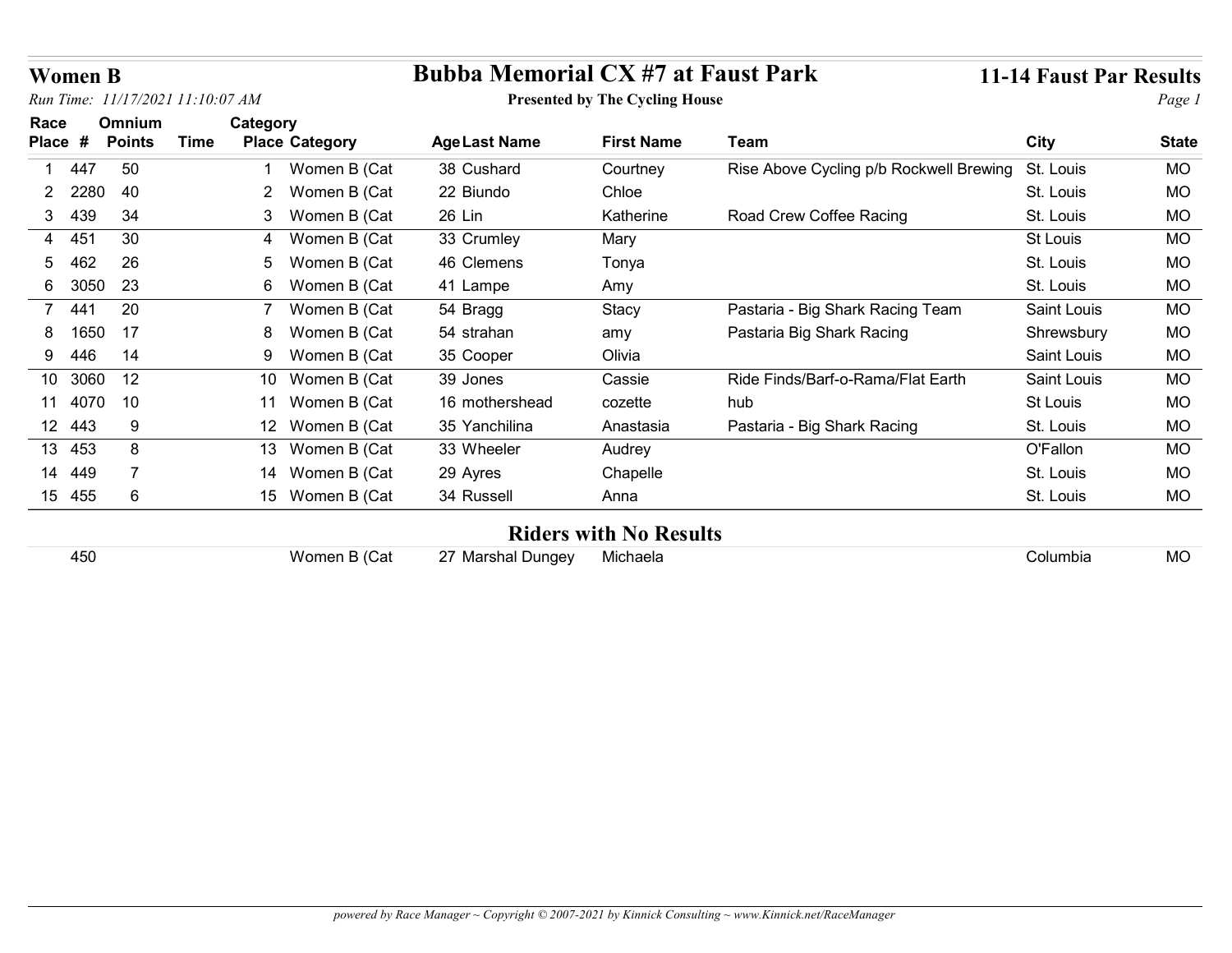| <b>C</b> Race                                  |                                            | <b>Bubba Memorial CX #7 at Faust Park</b> |                                       |                                   | <b>11-14 Faust Par Results</b> |              |
|------------------------------------------------|--------------------------------------------|-------------------------------------------|---------------------------------------|-----------------------------------|--------------------------------|--------------|
| Run Time: 11/17/2021 11:10:07 AM               |                                            |                                           | <b>Presented by The Cycling House</b> |                                   |                                | Page 1       |
| Race<br><b>Omnium</b>                          | Category                                   |                                           |                                       |                                   |                                |              |
| Place #<br><b>Time</b><br><b>Points</b>        | <b>Place Category</b>                      | <b>Age Last Name</b>                      | <b>First Name</b>                     | Team                              | City                           | <b>State</b> |
| 50<br>217                                      | C Race (Cat 4/5)                           | 16 Istvan                                 | Jens                                  |                                   | Saint Louis                    | <b>MO</b>    |
| 181<br>40                                      | C Race (Cat $4/5$ )                        | 46 Breslin                                | David                                 | MESA CYCLES RACING TEAM           | <b>Webster Groves</b>          | MO           |
| 153<br>34<br>3                                 | C Race (Cat 4/5)                           | 27 Bakus                                  | Alex                                  |                                   | St Louis                       | MO           |
| 163<br>30                                      | C Race (Cat 4/5)                           | 54 Monjauze                               | Marc                                  |                                   | <b>University City</b>         | MO           |
| 26<br>177                                      | C Race (Cat 4/5)                           | 55 Biundo                                 | Vito                                  | The Cannonball-Hub Racing Team    | <b>Webster Groves</b>          | MO           |
| 23<br>3160<br>6<br>168<br>20                   | C<br>Race (Cat 4/5)<br>6                   | 55 Jones                                  | Lenny                                 | The Cannonball-Hub Racing Team    | St. Louis                      | MO<br>MO     |
| 186<br>17                                      | C Race (Cat 4/5)                           | 38 Glenn<br>42 marcotte                   | Devin<br>adam                         | <b>Big Tree Cycling</b>           | Saint Louis<br>St Louis        | <b>MO</b>    |
| 14<br>9 2740                                   | C Race (Cat 4/5)<br>9 C Race (Cat 4/5)     | 53 Beauvais                               | Jay                                   | Off-Road Crew                     | Saint Louis                    | MO           |
| 10 860<br>12                                   | 10 C Race (Cat 4/5)                        | 53 Martin                                 | Robert                                | Pastaria - Big Shark Racing Team  | Saint Louis                    | MO           |
| 10<br>11 173                                   | 11 C Race (Cat 4/5)                        | 44 Kiel                                   | Ben                                   |                                   | Saint Louis                    | <b>MO</b>    |
| 12 194<br>9                                    | 12 C Race (Cat 4/5)                        | 15 Merlin                                 | Sawyer                                | <b>MICDS</b>                      | St Louis                       | <b>MO</b>    |
| 13 204<br>8                                    | 13 C Race (Cat 4/5)                        | 52 Marsh                                  | Thomas                                | The hub                           | Saint Louis                    | MO           |
| 14 2900<br>-7                                  | 14 C Race (Cat 4/5)                        | 47 Collier                                | Tom                                   |                                   | Saint Louis                    | <b>MO</b>    |
| 15 185<br>6                                    | 15 C Race (Cat 4/5)                        | 55 Dooley                                 | Timothy                               | Cannonball HUB                    | <b>Webster Groves</b>          | MO           |
| 16 176<br>$\sqrt{5}$                           | 16 C Race (Cat 4/5)                        | 37 Helvey                                 | John                                  |                                   | Saint Louis                    | MO           |
| 17 178<br>4                                    | 17 C Race (Cat 4/5)                        | 35 Valenti                                | Tony                                  |                                   | St. Louis                      | MO           |
| 18 4590<br>3                                   | 18 C Race (Cat 4/5)                        | 28 Lessner                                | Emily                                 |                                   | Columbia                       | MO           |
| 19 175<br>$\overline{2}$                       | 19 C Race (Cat 4/5)                        | 17 Reichenbach                            | Joachim                               |                                   | St Louis                       | MO           |
| 20 4030                                        | 20 C Race (Cat 4/5)                        | 17 Baugh                                  | Logan                                 | Quantum racing development        | Ofallon                        | MO           |
| 21 221<br>$\mathbf 0$                          | 21 C Race (Cat 4/5)                        | 18 Stafford                               | Andrew                                | <b>Quantum Racing Development</b> | O'fallon                       | <b>MO</b>    |
| 22 990<br>$\mathbf 0$                          | 22 C Race (Cat 4/5)                        | 34 Englert                                | Elliot                                |                                   | St. Louis                      | MO           |
| 23 2940<br>0                                   | 23 C Race (Cat 4/5)                        | 47 Rowold                                 | David                                 | Pastaria - Big Shark Racing Team  | Saint Charles                  | MO           |
| 24 174<br>$\mathbf 0$                          | 24 C Race (Cat 4/5)                        | 52 Chase                                  | Matthew                               | ChaseNet                          | <b>University City</b>         | <b>MO</b>    |
| 25 191<br>0                                    | 25 C Race (Cat 4/5)                        | 34 Vermann                                | Kate                                  |                                   | St Louis                       | MO           |
| 26 203<br>0                                    | 26 C Race (Cat 4/5)                        | 31 Naylor                                 | Mike                                  |                                   | Alton                          | IL.          |
| 27 165<br>0                                    | 27 C Race (Cat 4/5)                        | 54 strahan                                | amy                                   | Pastaria Big Shark Racing         | Shrewsbury                     | MO           |
| 28 188<br>$\mathbf 0$                          | 28 C Race (Cat 4/5)                        | 59 Sweetin                                | Shawn                                 |                                   | Defiance                       | <b>MO</b>    |
| 29 171<br>$\mathbf 0$<br>30 172<br>$\mathbf 0$ | 29 C Race (Cat 4/5)                        | 21 Kessler                                | Linus                                 |                                   |                                |              |
| 31 4410<br>$\overline{0}$                      | 30 C Race (Cat 4/5)<br>31 C Race (Cat 4/5) | 53 Kessler                                | Matt                                  | Pastaria - Big Shark Racing Team  | St. Louis<br>Saint Louis       | MO<br>MO     |
|                                                |                                            | 54 Bragg                                  | Stacy                                 |                                   |                                |              |
|                                                |                                            |                                           | <b>Riders with No Results</b>         |                                   |                                |              |
| 157                                            | C Race (Cat 4/5)                           | 55 Jones                                  | Lenny                                 | Hub                               | St Louis                       | MO           |
| 166                                            | C Race (Cat 4/5)                           | 42 Tebb                                   | Zach                                  |                                   | <b>St Louis</b>                | <b>MO</b>    |
| 184                                            | C Race (Cat 4/5)                           | 65 Clervi                                 | Art                                   |                                   | Fulton                         | MO           |

## C Race Bubba Memorial CX #7 at Faust Park 11-14 Faust Par Results

## Presented by The Cycling House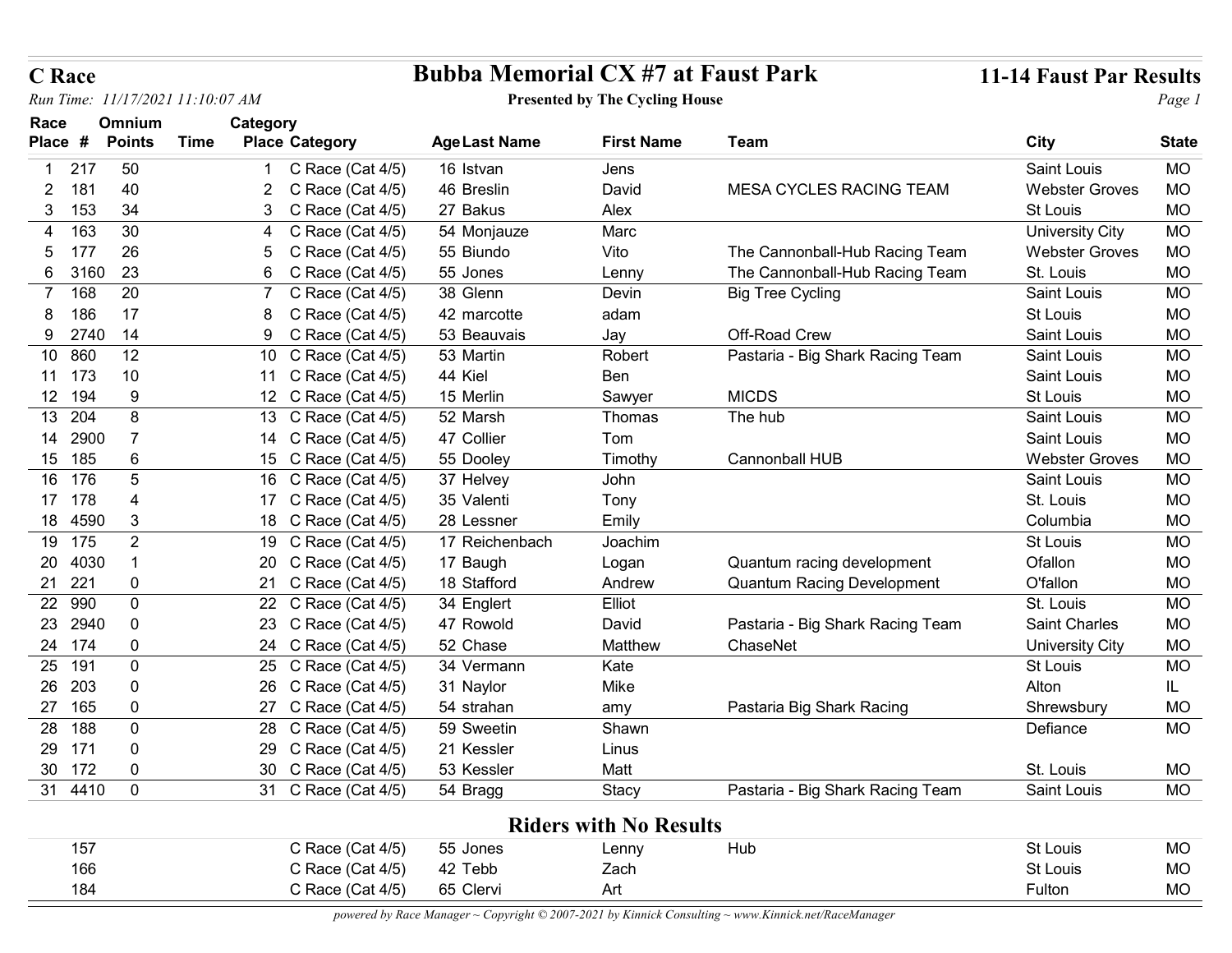| <b>C</b> Race  |                                  |                       | <b>Bubba Memorial CX #7 at Faust Park</b> |                                       |                                   | <b>11-14 Faust Par Results</b> |              |
|----------------|----------------------------------|-----------------------|-------------------------------------------|---------------------------------------|-----------------------------------|--------------------------------|--------------|
|                | Run Time: 11/17/2021 11:10:07 AM |                       |                                           | <b>Presented by The Cycling House</b> |                                   |                                | Page 2       |
| Race           | Omnium                           | Category              |                                           |                                       |                                   |                                |              |
|                |                                  | <b>Place Category</b> | <b>Age Last Name</b>                      | <b>First Name</b>                     | <b>Team</b>                       | City                           | <b>State</b> |
|                | <b>Time</b><br><b>Points</b>     |                       |                                           |                                       |                                   |                                |              |
| 202            |                                  | C Race (Cat 4/5)      | 42 Johnson                                | Damien                                |                                   | St. Louis                      | <b>MO</b>    |
| Place #<br>215 |                                  | C Race (Cat 4/5)      | 31 Naylor                                 | Mike                                  |                                   | Alton                          | IL.          |
| 216            |                                  | C Race (Cat 4/5)      | 17 Baugh                                  | Logan                                 | <b>Quantum Racing Development</b> | <b>O'fallon</b>                | <b>MO</b>    |
| 218            |                                  | C Race (Cat 4/5)      | 42 Marcotte                               | Adam                                  |                                   | St Louis                       | <b>MO</b>    |
| 220            |                                  | C Race (Cat 4/5)      | 36 Kemmis                                 | Michael                               |                                   | Saint Louis                    | <b>MO</b>    |
| 3201           |                                  | C Race (Cat 4/5)      | 40 Maher                                  | Shawn                                 |                                   | Saint Louis                    | MO           |
| 4050           |                                  | C Race (Cat 4/5)      | 38 lauer                                  | adam                                  |                                   | Saint Louis                    | <b>MO</b>    |
| 4110           |                                  | C Race (Cat 4/5)      | 42 Johnson                                | Damien                                |                                   | St. Louis                      | <b>MO</b>    |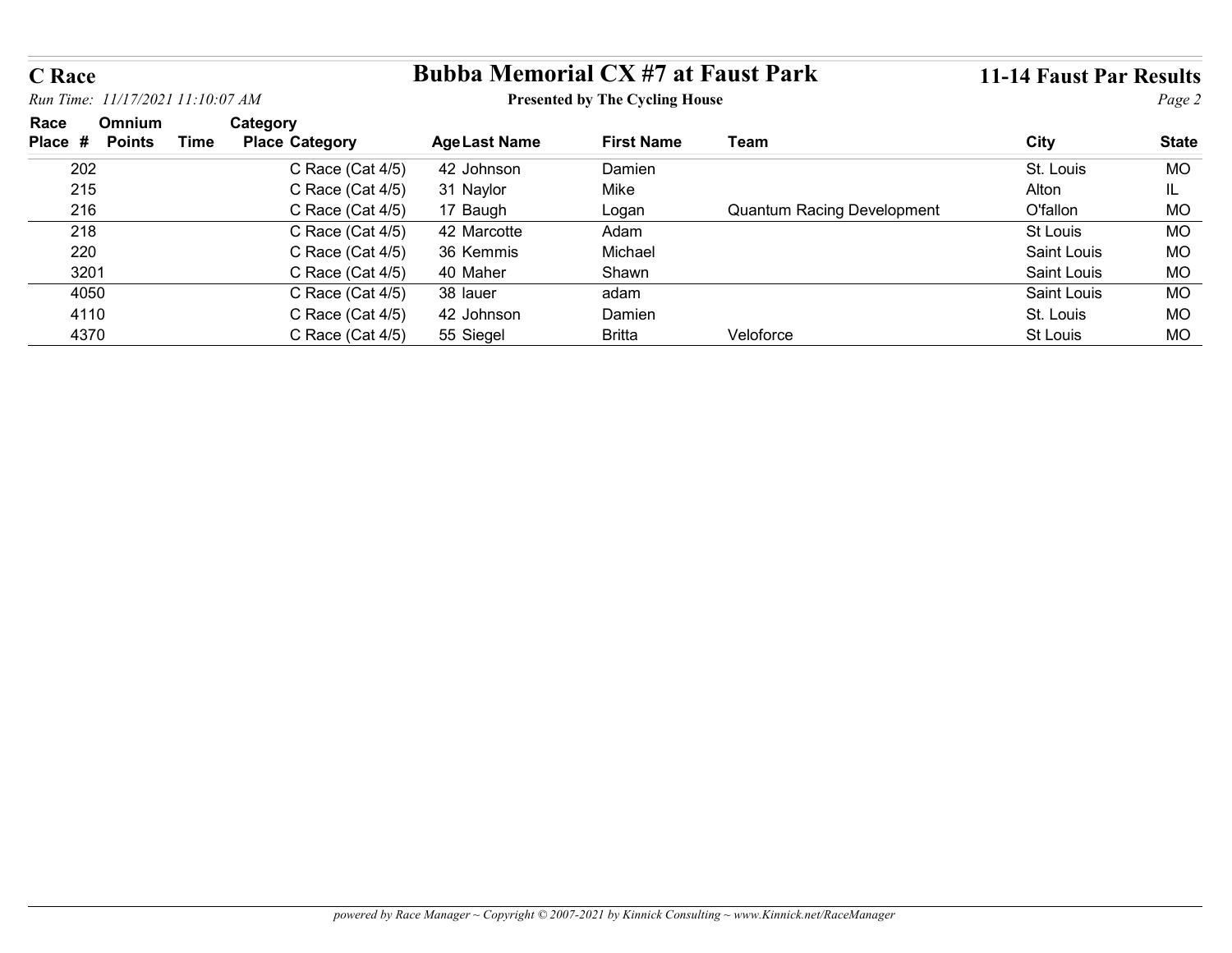|  |  | powered by Race Manager ~ Copyright $\odot$ 2007-2021 by Kinnick Consulting ~ www.Kinnick.net/RaceManager |
|--|--|-----------------------------------------------------------------------------------------------------------|
|  |  |                                                                                                           |

|                             | <b>B</b> Race<br>Run Time: 11/17/2021 11:10:07 AM |                |             |          |                       | <b>Bubba Memorial CX #7 at Faust Park</b> |                                       |                                   | <b>11-14 Faust Par Results</b> |              |  |
|-----------------------------|---------------------------------------------------|----------------|-------------|----------|-----------------------|-------------------------------------------|---------------------------------------|-----------------------------------|--------------------------------|--------------|--|
| Race                        |                                                   | Omnium         |             | Category |                       |                                           | <b>Presented by The Cycling House</b> |                                   |                                | Page 1       |  |
| Place #                     |                                                   | <b>Points</b>  | <b>Time</b> |          | <b>Place Category</b> | <b>Age Last Name</b>                      | <b>First Name</b>                     | Team                              | <b>City</b>                    | <b>State</b> |  |
| -1                          | 3971                                              | 50             |             |          | B Race (Cat 3/4)      | 14 Lembke                                 | Carter                                |                                   | Columbia                       | <b>MO</b>    |  |
| 83<br>$\mathbf{2}^{\prime}$ |                                                   | 40             |             | 2        | B Race (Cat 3/4)      | 35 Roeleveld                              | Matthew                               |                                   | St. Louis                      | MO           |  |
| 3 80                        |                                                   | 34             |             | 3        | B Race (Cat 3/4)      | 40 lysdahl                                | zach                                  | Eclipse On Tap                    | <b>Belleville</b>              | IL.          |  |
| 4                           | 332 <sup>2</sup>                                  | 30             |             | 4        | B Race (Cat 3/4)      | 42 Beals                                  | Joseph                                |                                   | <b>St Louis</b>                | MO           |  |
| 94<br>5                     |                                                   | 26             |             | 5        | B Race (Cat 3/4)      | 40 Berla                                  | Bert                                  | Pastaria - Big Shark Racing Team  | Saint Louis                    | MO           |  |
| 6 1970                      |                                                   | 23             |             | 6        | B Race (Cat 3/4)      | 30 linn                                   | jacob                                 |                                   | <b>St Louis</b>                | <b>MO</b>    |  |
| 97<br>7                     |                                                   | 20             |             |          | B Race (Cat 3/4)      | 40 Link                                   | Michael                               |                                   | Columbia                       | MO           |  |
| 8 113                       |                                                   | 17             |             | 8        | B Race (Cat 3/4)      | 37 bockting                               | Benji                                 | walts/ clean kitty race committee | Columbia                       | <b>MO</b>    |  |
| 9 93                        |                                                   | 14             |             | 9        | B Race (Cat 3/4)      | 36 Webster                                | Chris                                 |                                   | Saint Louis                    | MO           |  |
| 10 90                       |                                                   | 12             |             |          | 10 B Race (Cat 3/4)   | 47 May                                    | Simon                                 |                                   | St. Louis                      | MO           |  |
| 11 111                      |                                                   | 10             |             |          | 11 B Race (Cat 3/4)   | 42 Bart Jr                                | Robert                                |                                   | Affton                         | <b>MO</b>    |  |
| 12 101                      |                                                   | 9              |             |          | 12 B Race (Cat 3/4)   | 50 Kobush                                 | <b>Travis</b>                         |                                   |                                |              |  |
| 13 85                       |                                                   | $\,8\,$        |             |          | 13 B Race (Cat 3/4)   | 1 Hilliard                                | Phil                                  | Team DSP                          | <b>Ballwin</b>                 | MO           |  |
| 14 87                       |                                                   | 7              |             |          | 14 B Race (Cat 3/4)   | 57 Olsen                                  | Gregory                               | Pastaria - Big Shark Racing Team  | St. Louis                      | MO           |  |
| 15 91                       |                                                   | $\,6\,$        |             |          | 15 B Race (Cat 3/4)   | 44 Roberts                                | Daniel                                |                                   | Creve Couer                    | MO           |  |
| 16 95                       |                                                   | $\sqrt{5}$     |             |          | 16 B Race (Cat 3/4)   | 35 Petty                                  | Andrew                                | The Hub CannonBall                | St. Louis                      | MO           |  |
| 17 1590                     |                                                   | $\overline{4}$ |             |          | 17 B Race (Cat 3/4)   | 27 Meyer                                  | Stephan                               |                                   | Clayton                        | MO           |  |
| 18 84                       |                                                   | $\mathbf{3}$   |             |          | 18 B Race (Cat 3/4)   | 31 Gonzalez                               | Luisalberto                           |                                   | St. Louis                      | MO           |  |
| 19 1720                     |                                                   | $\overline{2}$ |             |          | 19 B Race (Cat 3/4)   | 53 Kessler                                | Matt                                  |                                   | St. Louis                      | MO           |  |
| 20 107                      |                                                   | $\overline{1}$ |             |          | 20 B Race (Cat 3/4)   | 38 Brewer                                 | Daniel                                |                                   | St. Louis                      | MO           |  |

## B Race<br>
Bubba Memorial CX #7 at Faust Park 11-14 Faust Par Results<br>
Presented by The Cycling House Page 1